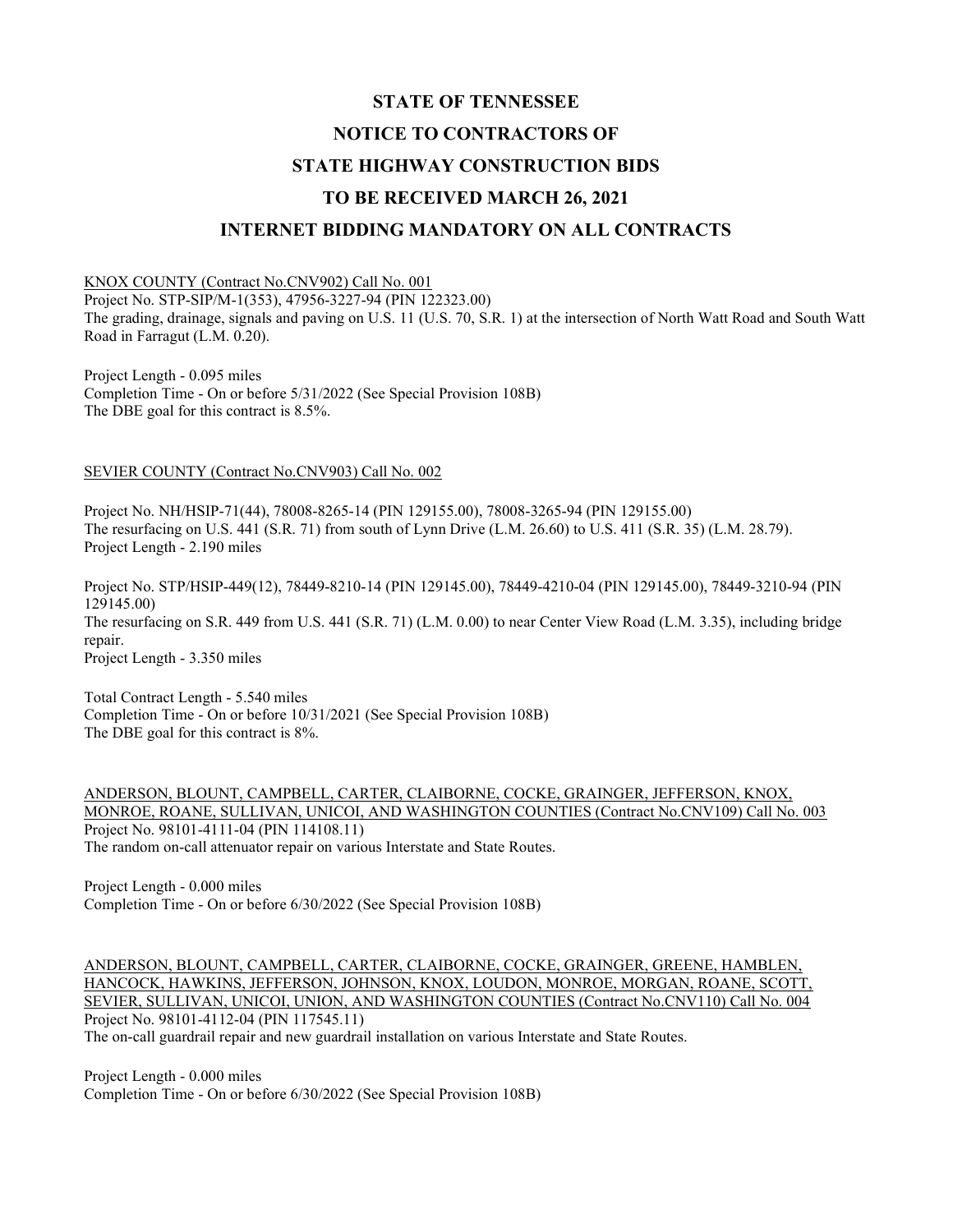### NOTICE TO CONTRACTORS MARCH 26, 2021 LETTING Page 2 of 18

BEDFORD, CHEATHAM, DAVIDSON, DICKSON, GILES, HICKMAN, HOUSTON, HUMPHREYS, LAWRENCE, LEWIS, LINCOLN, MACON, MARSHALL, MAURY, MONTGOMERY, MOORE, PERRY, ROBERTSON, RUTHERFORD, SMITH, STEWART, SUMNER, TROUSDALE, WAYNE, WILLIAMSON, AND WILSON COUNTIES (Contract No.CNV116) Call No. 005 Project No. 98304-4133-04 (PIN 117547.12) The on-call guardrail repair and new guardrail installation on various Interstate and State Routes.

Project Length - 0.000 miles Completion Time - On or before 6/30/2022 (See Special Provision 108B)

BENTON, CARROLL, CHESTER, CROCKETT, DECATUR, DYER, GIBSON, HARDEMAN, HARDIN, HAYWOOD, HENDERSON, HENRY, LAKE, MADISON, MCNAIRY, OBION, AND WEAKLEY COUNTIES (Contract No.CNV119) Call No. 006 Project No. 98400-4180-04 (PIN 125426.04) The on-call guardrail repair and new guardrail installation on various Interstate and State Routes.

Project Length - 0.000 miles Completion Time - On or before 6/30/2022 (See Special Provision 108B)

#### BENTON, CARROLL, CHESTER, GIBSON, HARDEMAN, HARDIN, HENRY, MADISON, AND SHELBY COUNTIES (Contract No.CNV117) Call No. 007 Project No. 98400-4178-04 (PIN 114111.11) The random on-call attenuator repair on various Interstate and State Routes.

Project Length - 0.000 miles Completion Time - On or before 6/30/2022 (See Special Provision 108B)

BLEDSOE COUNTY (Contract No.CNV113) Call No. 008 Project No. 98200-4275-04 (PIN 130997.00) The longitudinal joint stabilization on various State Routes.

Project Length - 0.000 miles Completion Time - On or before 8/31/2021

BLEDSOE, BRADLEY, CANNON, COFFEE, CUMBERLAND, DEKALB, FENTRESS, FRANKLIN, GRUNDY, HAMILTON, JACKSON, MARION, MCMINN, MEIGS, OVERTON, PICKETT, POLK, PUTNAM, RHEA, SEQUATCHIE, VAN BUREN, WARREN, AND WHITE COUNTIES (Contract No.CNV112) Call No. 009 Project No. 98200-4173-04 (PIN 117546.11) The on-call guardrail repair and new guardrail installation on various Interstate and State Routes.

Project Length - 0.000 miles Completion Time - On or before 6/30/2022 (See Special Provision 108B)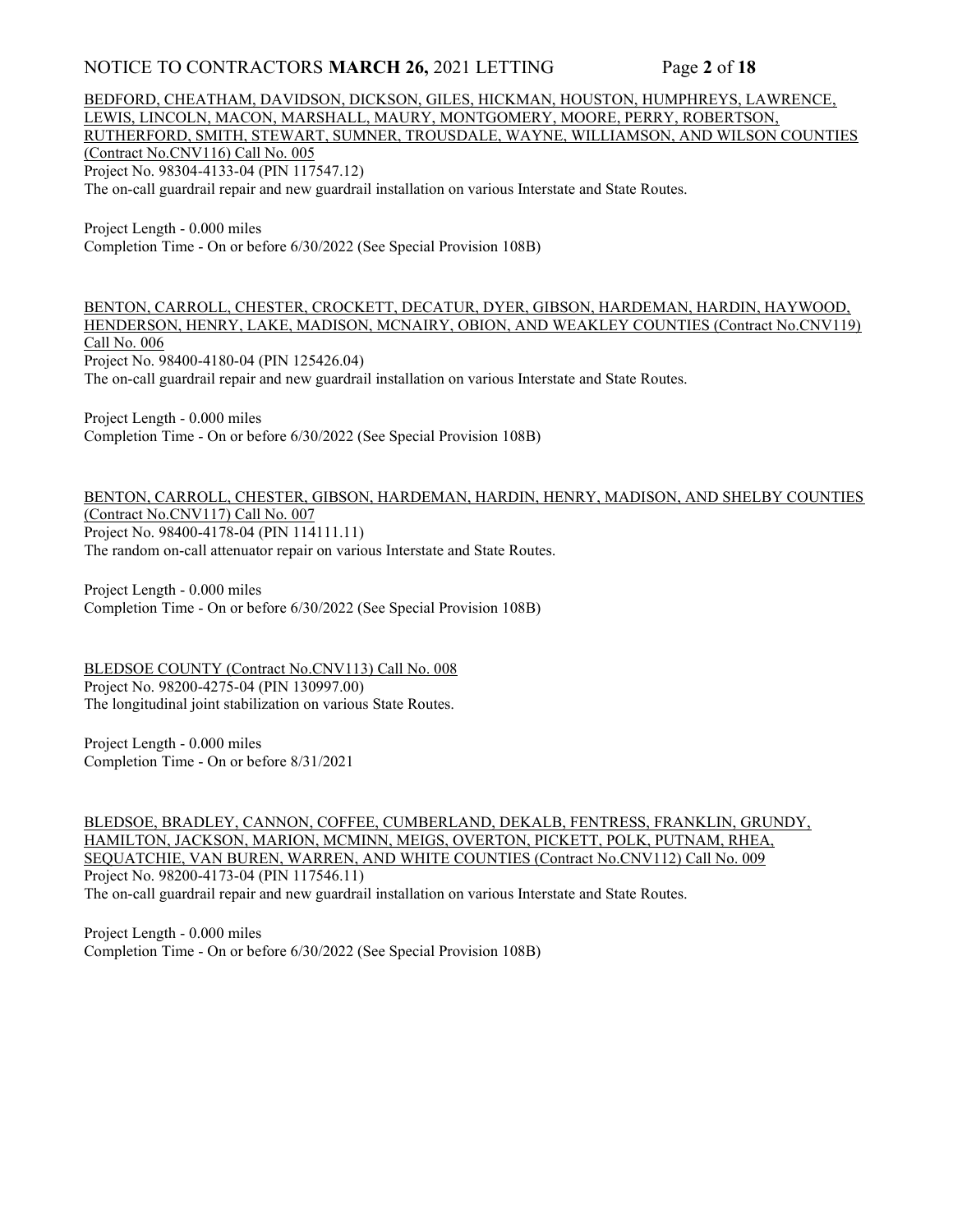# NOTICE TO CONTRACTORS MARCH 26, 2021 LETTING Page 3 of 18

#### BLOUNT COUNTY (Contract No.CNV078) Call No. 010

Project No. STP/HSIP-333(29), 05015-8220-14 (PIN 129111.00), 05015-3220-94 (PIN 129111.00) The resurfacing (thin lift or thin lift D) on S.R. 333 from near U.S. 321 (S.R. 73) (L.M. 0.00) to near Liberty Hill Drive (L.M. 9.70).

Project Length - 9.700 miles Completion Time - On or before 9/30/2021 (See Special Provision 108B) The DBE goal for this contract is 5%.

### BLOUNT COUNTY (Contract No.CNV074) Call No. 011

Project No. STP-NH/HSIP-35(72), 05002-8241-14 (PIN 127072.00), 05002-3241-94 (PIN 127072.00), 05002-4241-04 (PIN 127072.00) The resurfacing (thin lift or thin lift D) on U.S. 411 (S.R. 35) from near High Street (L.M. 2.66) to the Sevier County line (L.M. 15.78), including bridge repair.

Project Length - 13.120 miles

Project No. STP-446(2), 05446-8201-14 (PIN 130384.00) The resurfacing (thin lift or thin lift D) on S.R. 446 from near U.S. 321 (S.R. 73) (L.M. 0.00) to near S.R. 115 (L.M. 0.30). Project Length - 0.300 miles

Project No. STP-NH/HSIP-447(6), 05447-8201-14 (PIN 127137.00), 05447-3201-94 (PIN 127137.00) The resurfacing on U.S. 411 (S.R. 447) from near High Street (L.M. 0.00) to near U.S. 321 (S.R. 73) (L.M. 0.16). Project Length - 0.160 miles

Total Contract Length - 13.580 miles Completion Time - On or before 9/30/2021 (See Special Provision 108B) The DBE goal for this contract is 6%.

#### BLOUNT, GRAINGER, HAWKINS, MORGAN, ROANE, SULLIVAN, AND UNION COUNTIES (Contract No.CNV136) Call No. 012 Project No. 98101-4205-04 (PIN 130436.00) The crack sealing at various locations on various State Routes.

Project Length - 0.000 miles Completion Time - On or before 10/31/2021 (See Special Provision 108B)

### BRADLEY COUNTY (Contract No.CNV124) Call No. 013

Project No. NH-I-75-1(143), 06001-3181-44 (PIN 124013.00) The grading, drainage and paving on I-75 at the S.R. 308 (Lauderdale Highway) interchange ramps (L.M. 16.90 - L.M. 17.35) (Exit 33). Project Length - 1.480 miles

Project No. 06024-4106-04 (PIN 128039.00) The repair of the bridge on S.R. 308 over I-75 (LM. 4.27). Project Length - 0.000 miles

Total Contract Length - 1.480 miles Completion Time - On or before 7/31/2022 (See Special Provision 108B) The DBE goal for this contract is 7.5%.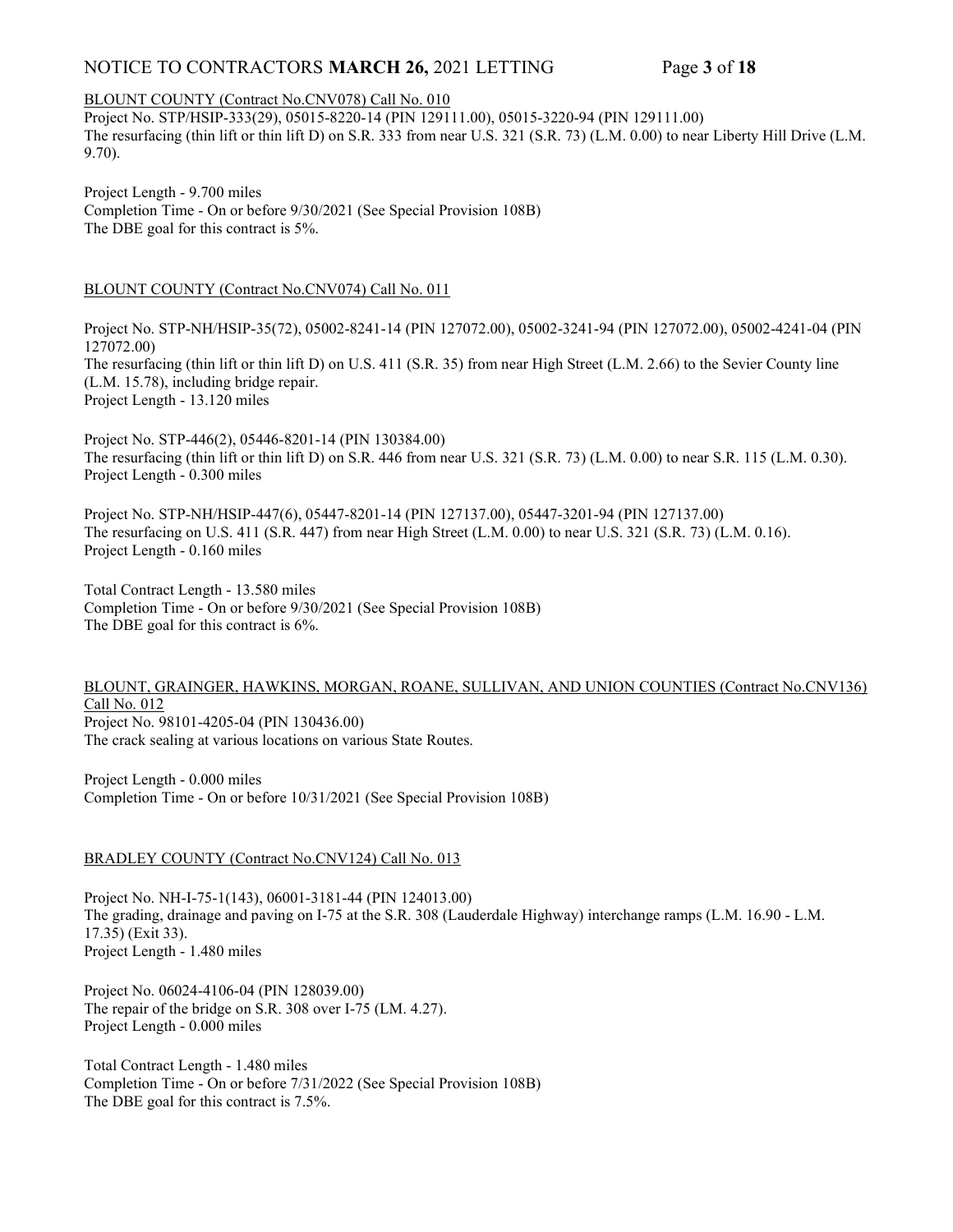# NOTICE TO CONTRACTORS MARCH 26, 2021 LETTING Page 4 of 18

BRADLEY COUNTY (Contract No.CNV114) Call No. 014 Project No. 98200-4276-04 (PIN 130998.00) The crack sealing at various locations on various State Routes.

Project Length - 0.000 miles Completion Time - On or before 10/31/2021 (See Special Provision 108B)

BRADLEY, DEKALB, HAMILTON, MARION, POLK, PUTNAM, RHEA, AND WHITE COUNTIES (Contract No.CNV111) Call No. 015 Project No. 98200-4172-04 (PIN 114109.11) The random on-call attenuator repair on various Interstate and State Routes.

Project Length - 0.000 miles Completion Time - On or before 6/30/2022 (See Special Provision 108B)

CAMPBELL COUNTY (Contract No.CNV123) Call No. 016 Project No. 07012-4239-04 (PIN 084636.01) The repair of the bridges on S.R. 90 over the CSX Railroad (L.M. 0.03) and Big Hickory Creek (L.M. 0.18).

Project Length - 0.000 miles Completion Time - On or before 11/30/2021

### CANNON AND WARREN COUNTIES (Contract No.CNV075) Call No. 017

Project No. STP/HSIP-1(428), 08001-8255-14 (PIN 130471.00), 08001-3255-94 (PIN 130471.00) The resurfacing (microsurfacing) on U.S. 70S (S.R. 1) from east of Lincoln Lane (L.M. 11.00) to the Warren County line (L.M. 14.82). Project Length - 3.820 miles

Project No. STP/HSIP-1(429), 89001-8235-14 (PIN 130472.00), 89001-3235-94 (PIN 130472.00), 89001-4236-04 (PIN 130472.00) The resurfacing (microsurfacing) on U.S. 70S (S.R. 1) from the Cannon County line (L.M. 0.00) to Robinson Road (L.M. 9.35), including bridge repair. Project Length - 9.350 miles

Total Contract Length - 13.170 miles Completion Time - On or before 9/30/2021 (See Special Provision 108B) The DBE goal for this contract is 7%.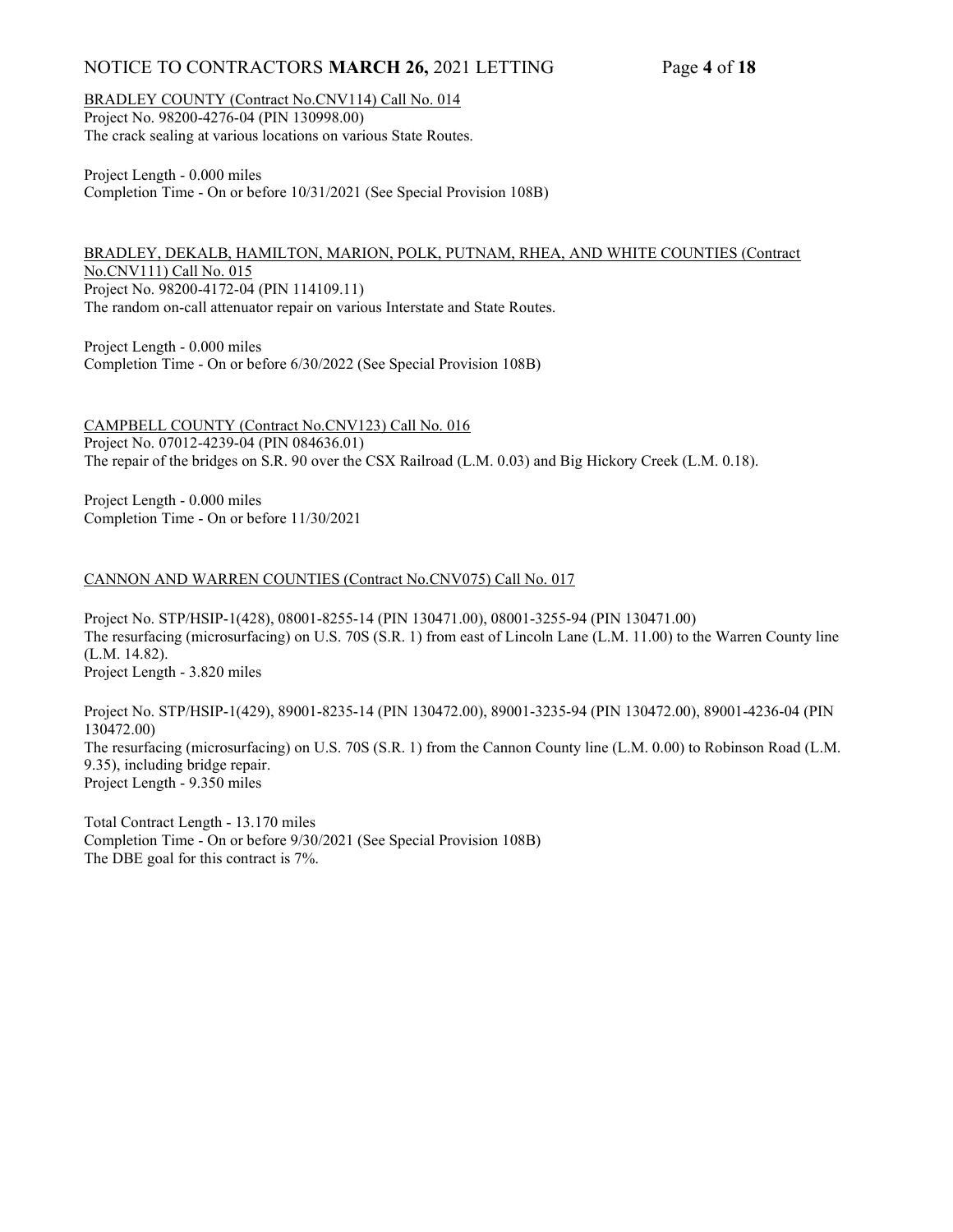### NOTICE TO CONTRACTORS MARCH 26, 2021 LETTING Page 5 of 18

#### CARTER, MONROE, SCOTT, AND UNICOI COUNTIES (Contract No.CNV004) Call No. 018

Project No. 10011-4257-04 (PIN 129736.09) The signal upgrade on S.R. 91 at the intersection of Broad Street/ Rufus Taylor Road (L.M. 4.91). Project Length - 0.000 miles

Project No. 62004-4256-04 (PIN 129736.10) The signal upgrade on U.S. 411 (S.R. 33) at the intersection of S.R. 360 in Vonore (L.M. 15.31). Project Length - 0.000 miles

Project No. 76001-4287-04 (PIN 129736.11) The signal upgrade on U.S. 27 (S.R. 29) at the intersection of Claude Terry Drive in Oneida (L.M. 19.41). Project Length - 0.000 miles

Project No. 86006-4237-04 (PIN 129736.12) The signal upgrade on S.R. 107 (N. Main Street) at the intersection of N. Elm Avenue/Jackson Avenue in Erwin (L.M. 1.09). Project Length - 0.000 miles

Total Contract Length - 0.000 miles Completion Time - On or before 9/30/2021

#### CARTER AND UNICOI COUNTIES (Contract No.CNV129) Call No. 019

Project No. STP/HSIP-37(24), 10003-8270-14 (PIN 122584.00), 10003-3270-94 (PIN 122584.00) The resurfacing (thin lift or thin lift D) on U.S. 19E (S.R. 37) from near the bridge over the Doe River (L.M. 8.78) to near Willow Lane (L.M. 13.39). Project Length - 4.610 miles

Project No. HSIP-173(10), 10018-4208-04 (PIN 129142.00), 10018-3208-94 (PIN 129142.00) The resurfacing (thin lift or thin lift D) on S.R. 173 from the Unicoi County line (L.M. 0.00) to U.S. 19E (S.R. 37) (L.M. 4.28). Project Length - 4.280 miles

Project No. 86007-4209-04 (PIN 129143.00) The resurfacing (thin lift or thin lift D) on S.R. 173 from S.R. 107 (L.M. 1.01) to the Carter County line (L.M. 3.23). Project Length - 2.220 miles

Total Contract Length - 11.110 miles Completion Time - On or before 9/30/2021 (See Special Provision 108B) The DBE goal for this contract is 6%.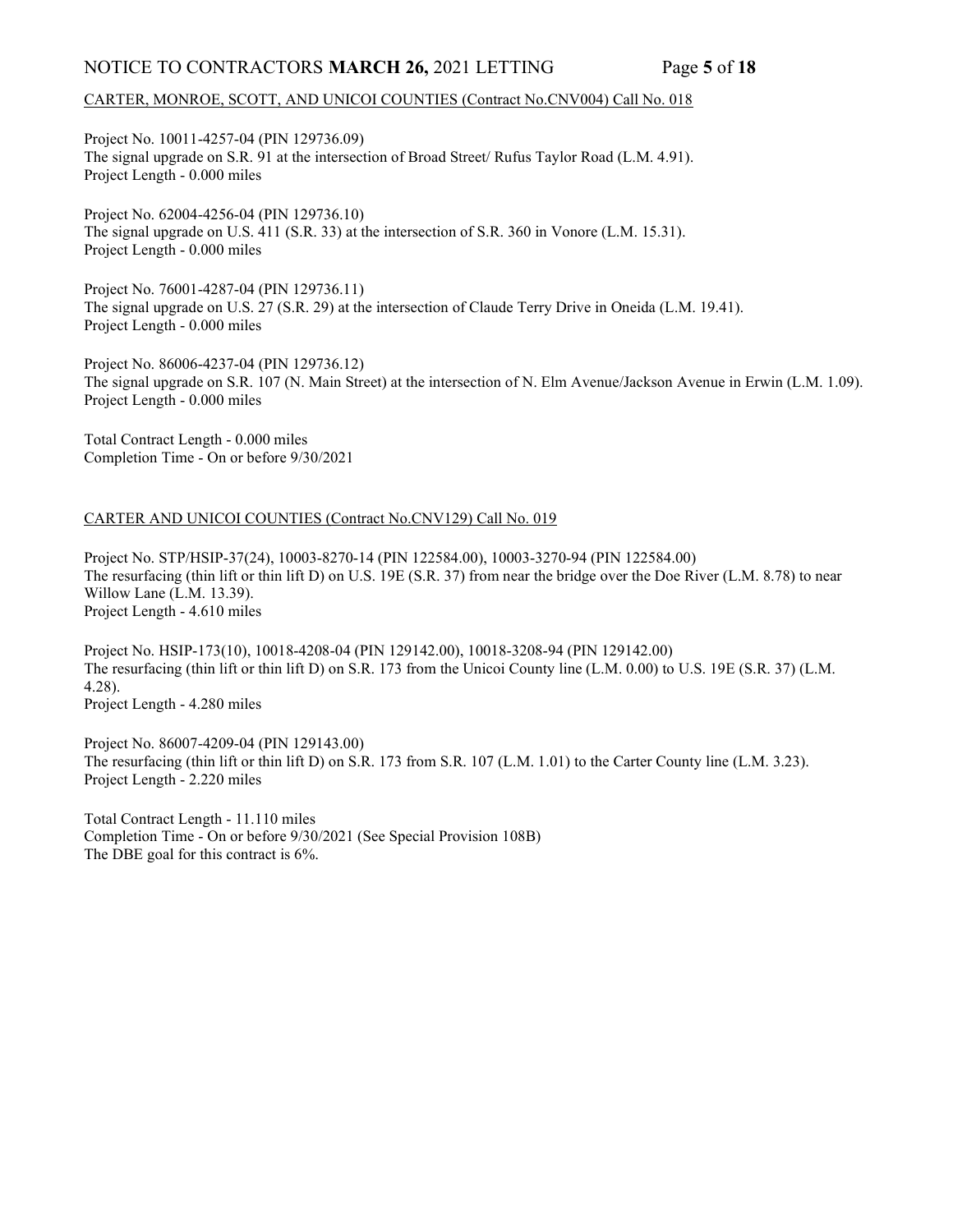# NOTICE TO CONTRACTORS MARCH 26, 2021 LETTING Page 6 of 18

### CARTER AND WASHINGTON COUNTIES (Contract No.CNV076) Call No. 020

Project No. STP-NH/HSIP-67(38), 10006-8253-14 (PIN 129137.00), 10006-3253-94 (PIN 129137.00), 10006-4253-04 (PIN 129137.00) The resurfacing on U.S. 321 (S.R. 67) from near S.R. 359 (L.M. 2.79) to near S.R. 91 (L.M. 3.39), including bridge repair. Project Length - 0.600 miles

Project No. STP/HSIP-359(13), 10008-8221-14 (PIN 129136.00), 10008-3221-94 (PIN 129136.00), 10008-4221-04 (PIN 129136.00) The resurfacing (thin lift or thin lift D) on S.R. 359 from near I-26 (L.M. 0.00) to near Milligan Highway (L.M. 2.51), including bridge repair. Project Length - 2.510 miles

Project No. STP/HSIP-91(53), 10009-8232-14 (PIN 129135.00), 10009-3232-94 (PIN 129135.00) The resurfacing (thin lift or thin lift D) on S.R. 91 from the Washington County line (L.M. 0.00) to S.R. 67 (L.M. 2.66). Project Length - 2.660 miles

Project No. STP/HSIP-91(52), 90011-8219-14 (PIN 129134.00), 90011-3219-94 (PIN 129134.00) The resurfacing (thin lift or thin lift D) on S.R. 91 from near Broadway Street (L.M. 2.03) to the Carter County line (L.M. 3.22).

Project Length - 1.190 miles

Total Contract Length - 6.960 miles Completion Time - On or before 9/30/2021 (See Special Provision 108B) The DBE goal for this contract is 6%.

COCKE COUNTY (Contract No.CNV006) Call No. 021 Project No. HSIP-1500(55), 15946-3433-94 (PIN 125450.26) The miscellaneous safety improvements on various local roads.

Project Length - 0.000 miles Completion Time - On or before 10/31/2021 The DBE goal for this contract is 3%.

### CROCKETT COUNTY (Contract No.CNV134) Call No. 022

Project No. HSIP-188(11), 17009-4202-04 (PIN 127385.00), 17009-3202-94 (PIN 127385.00), 17009-4204-04 (PIN 127385.00) The resurfacing on S.R. 188 from S.R. 54 (L.M. 0.00) to Colvett Road (L.M. 4.73), including bridge repair. Project Length - 4.730 miles

Project No. HSIP-188(12), 17010-4217-04 (PIN 127386.00), 17010-4216-04 (PIN 127386.00), 17010-3217-94 (PIN 127386.00) The full depth reclamation and paving on S.R. 188 from Colvett Road (L.M. 4.73) to the Gibson County line (L.M. 12.03), including bridge repair. Project Length - 7.300 miles

Total Contract Length - 12.030 miles Completion Time - On or before 10/31/2021 (See Special Provision 108B)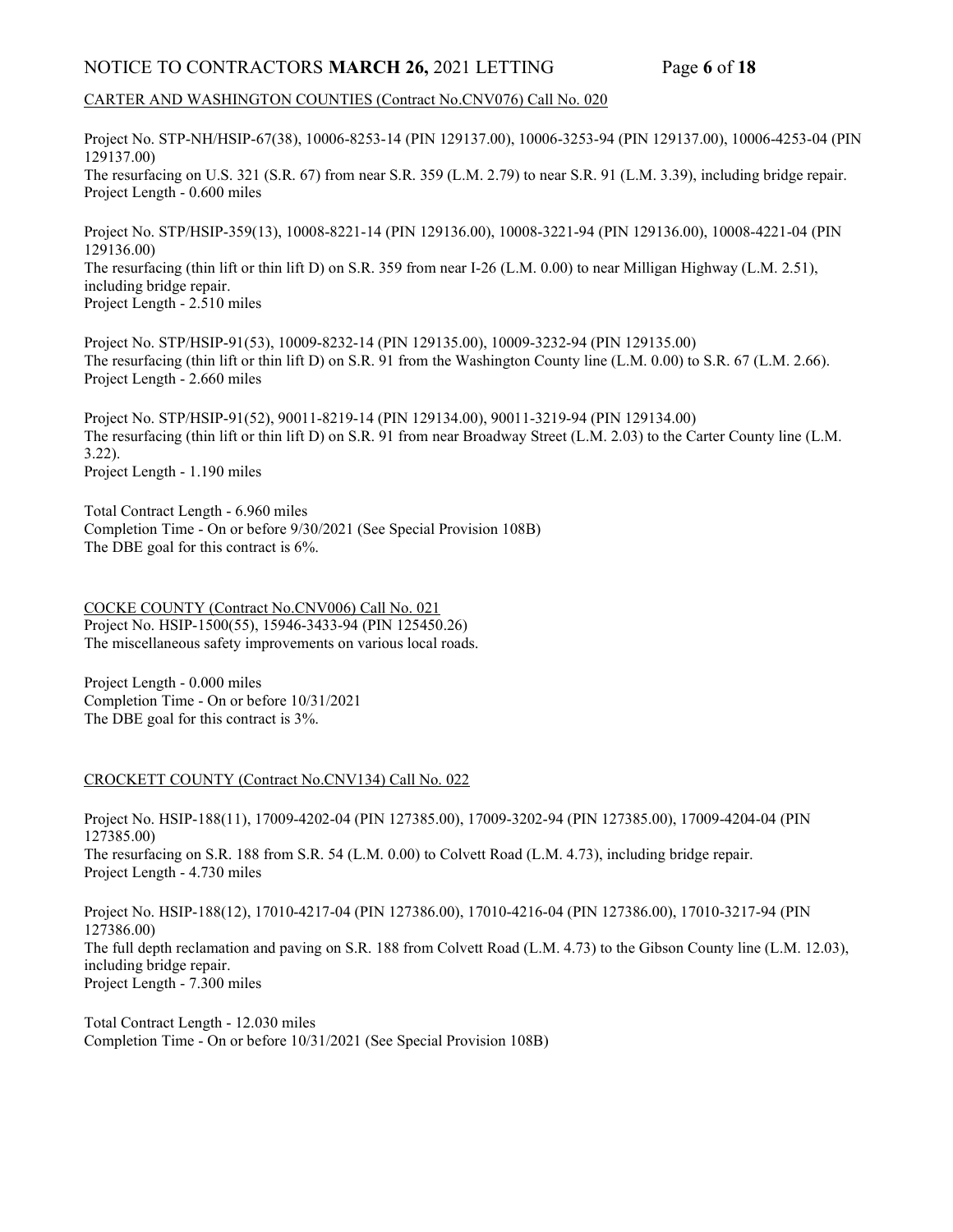# NOTICE TO CONTRACTORS MARCH 26, 2021 LETTING Page 7 of 18

DAVIDSON COUNTY (Contract No.CNV080) Call No. 023

Project No. NH/HSIP-11(114), 19028-8253-14 (PIN 129492.00), 19028-3253-94 (PIN 129492.00), 19028-4253-04 (PIN 129492.00)

The resurfacing on U.S. 31A (U.S. 41A, S.R. 11) from the Williamson County line (L.M. 0.00) to south of Swiss Avenue (L.M. 4.24), including bridge repair.

Project Length - 4.240 miles Completion Time - On or before 10/31/2021 (See Special Provision 108B) The DBE goal for this contract is 7.5%.

DAVIDSON COUNTY (Contract No.CNV081) Call No. 024 Project No. NH/HSIP-24(79), 19039-8235-14 (PIN 129213.00), 19039-3235-94 (PIN 129213.00) The resurfacing on U.S. 70 (S.R. 24) from S.R. 155 (White Bridge Road) (L.M. 8.13) to 31st Avenue N (L.M. 10.22).

Project Length - 2.090 miles Completion Time - On or before 9/30/2021 (See Special Provision 108B) The DBE goal for this contract is 8%.

DAVIDSON COUNTY (Contract No.CNV079) Call No. 025 Project No. NH-I-24-1(130), 19106-8101-44 (PIN 129567.00), 19106-4101-04 (PIN 129567.00) The resurfacing on I-24 from the I-40 split (L.M. 15.88) to the I-440 split (L.M. 17.33), including bridge repair.

Project Length - 1.450 miles Completion Time - On or before 10/31/2021 (See Special Provision 108B) The DBE goal for this contract is 5.5%.

#### DAVIDSON, HUMPHREYS, MAURY, ROBERTSON, RUTHERFORD, SMITH, STEWART, SUMNER, WAYNE, WILLIAMSON, AND WILSON COUNTIES (Contract No.CNV115) Call No. 026 Project No. 98304-4132-04 (PIN 114110.11) The random on-call attenuator repair on various Interstate and State Routes.

Project Length - 0.000 miles

Completion Time - On or before 6/30/2022 (See Special Provision 108B)

DEKALB COUNTY (Contract No.CNV012) Call No. 027 Project No. STP/HIP-26(76), 21001-3279-14 (PIN 100261.03) The grading, drainage, construction of retaining walls and paving on U.S. 70 (S.R. 26) from near S.R. 53 (L.M. 1.97) to near S.R. 96 (L.M. 6.10).

Project Length - 4.100 miles Completion Time - On or before 6/30/2024 The DBE goal for this contract is 10.5%.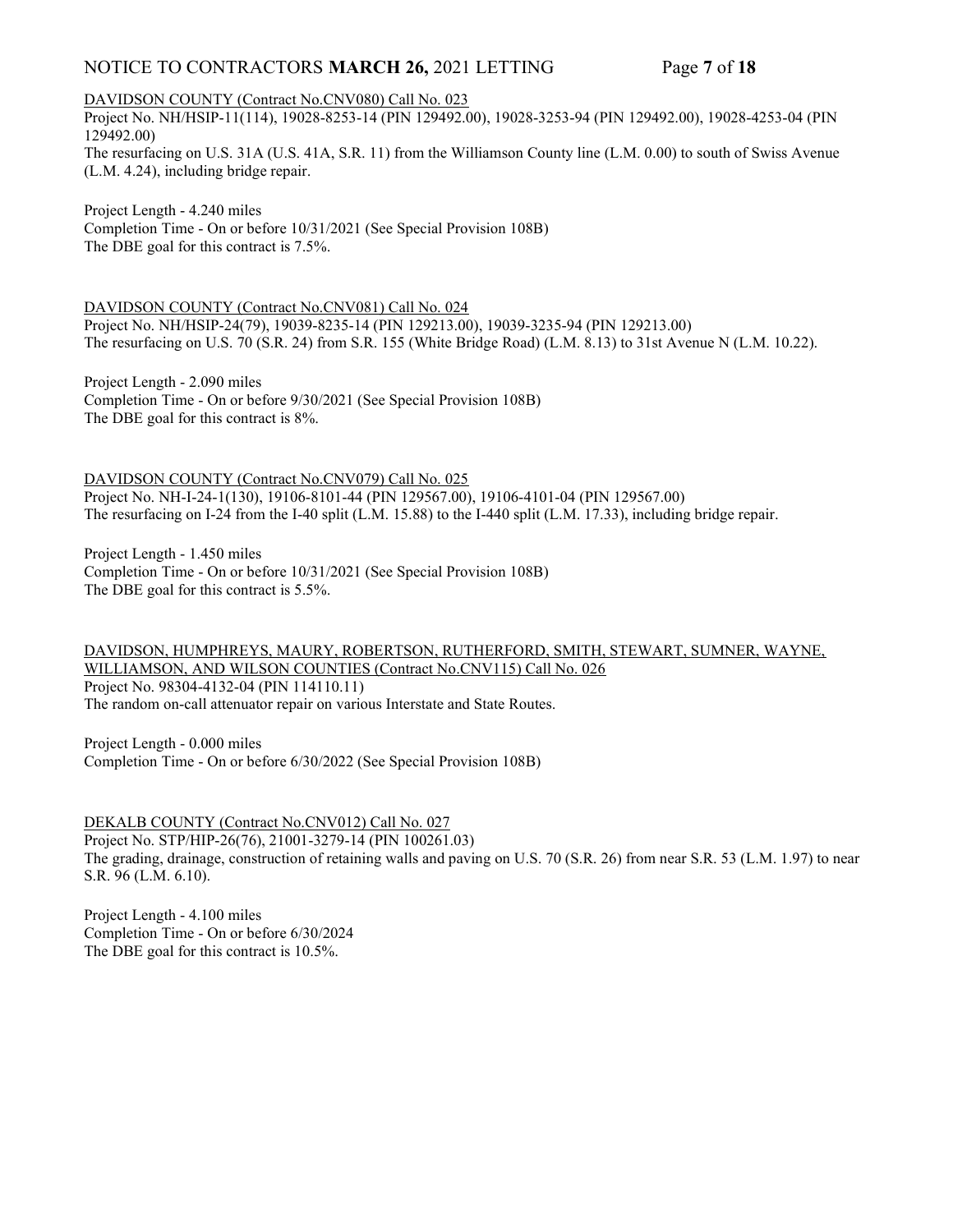# NOTICE TO CONTRACTORS MARCH 26, 2021 LETTING Page 8 of 18

### DEKALB COUNTY (Contract No.CNV082) Call No. 028

Project No. STP-288(10), 21016-8216-14 (PIN 129584.00) The resurfacing (microsurfacing) on S.R. 288 from the Warren County line (L.M. 0.00) to S.R. 56 (L.M. 8.33).

Project Length - 8.330 miles Completion Time - On or before 9/30/2021 (See Special Provision 108B) The DBE goal for this contract is 3%.

DYER COUNTY (Contract No.CNV014) Call No. 029 Project No. 23945-4281-04 (PIN 127612.00) The repair of bridges on U.S. 412 (S.R. 20) over S.R. 104 (L.M. 2.93), Lewis Creek (L.M. 3.47) and overflow (L.M. 5.43), and on S.R. 210 over U.S. 412 (S.R. 20) (L.M. 6.69).

Project Length - 0.000 miles Completion Time - On or before 11/30/2021 (See Special Provision 108B)

FAYETTE COUNTY (Contract No.CNV083) Call No. 030 Project No. HSIP-76(114), 24009-4220-04 (PIN 127375.00), 24009-3220-94 (PIN 127375.00), 24009-4221-04 (PIN 127375.00) The resurfacing on S.R. 76 from S.R. 57 (L.M. 0.00) to S.R. 193 (L.M. 6.90), including bridge repair.

Project Length - 6.900 miles Completion Time - On or before 9/30/2021

FAYETTE, LAUDERDALE, SHELBY, AND TIPTON COUNTIES (Contract No.CNV118) Call No. 031 Project No. 98400-4179-04 (PIN 125425.04) The on-call guardrail repair and new guardrail installation on various Interstate and State Routes.

Project Length - 0.000 miles Completion Time - On or before 6/30/2022 (See Special Provision 108B)

FENTRESS COUNTY (Contract No.CNV126) Call No. 032 Project No. 25013-4210-04 (PIN 129255.00) The resurfacing (scrub seal) on S.R. 62 from east of U.S. 127 (S.R. 28) (L.M. 5.83) to the Morgan County line (L.M. 12.71).

Project Length - 6.880 miles Completion Time - On or before 9/30/2021 (See Special Provision 108B)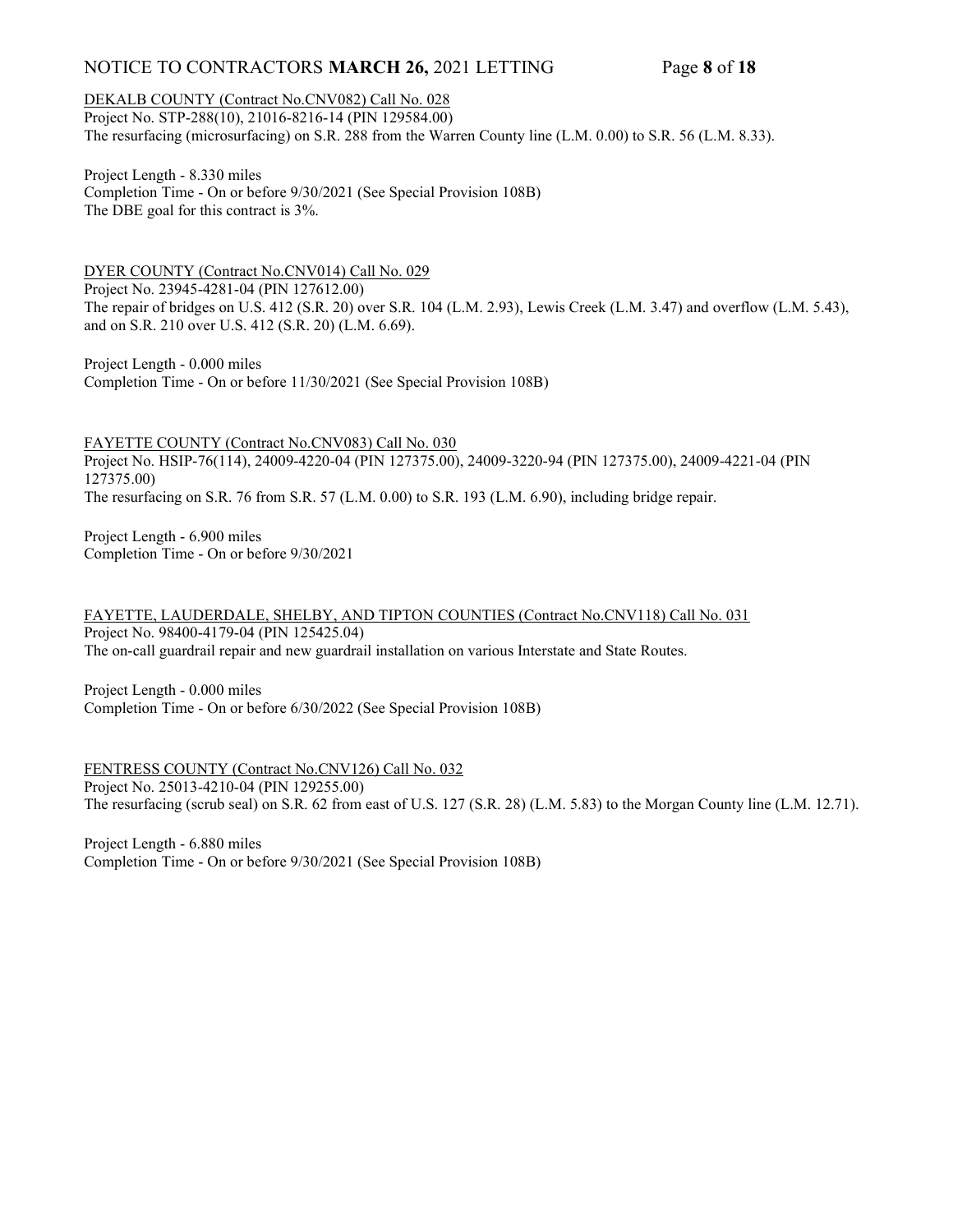# NOTICE TO CONTRACTORS MARCH 26, 2021 LETTING Page 9 of 18

#### GILES COUNTY (Contract No.CNV091) Call No. 033

Project No. STP-7(40), 28002-8229-14 (PIN 129197.00) The resurfacing on S.R. 7 from Ardmore Ridge Road (L.M. 0.64) to Union Hill Road (L.M. 1.37). Project Length - 0.730 miles

Project No. STP/HSIP-7(44), 28002-8232-14 (PIN 129498.00), 28002-3232-94 (PIN 129498.00), 28002-4132-04 (PIN 129498.00) The resurfacing on S.R. 7 from Morrow Road (L.M. 2.25) to near Market Street (L.M. 6.65), including bridge repair. Project Length - 4.400 miles

Project No. STP-7(45), 28002-8233-14 (PIN 129499.00) The resurfacing on S.R. 7 from near Polly Road (L.M. 12.90) to south of Prospect Road (L.M. 14.71). Project Length - 1.810 miles

Total Contract Length - 6.940 miles Completion Time - On or before 10/31/2021 The DBE goal for this contract is 6%.

#### GRAINGER COUNTY (Contract No.CNV084) Call No. 034

Project No. HSIP-1(437), 29001-4232-04 (PIN 129165.00), 29001-3232-94 (PIN 129165.00) The resurfacing (thin lift or thin lift D) on U.S. 11W (S.R. 1) from near Promiseland Road (L.M. 6.13) to near Loop Circle (L.M. 14.22). Project Length - 8.090 miles

Project No. 29030-4228-04 (PIN 127102.00) The resurfacing (thin lift or thin lift D) on S.R. 375 from near Helton Road (L.M. 11.36) to U.S. 25E (S.R. 32). Project Length - 6.890 miles

Total Contract Length - 14.980 miles Completion Time - On or before 9/30/2021 (See Special Provision 108B)

GRUNDY COUNTY (Contract No.CNV085) Call No. 035 Project No. STP-56(97), 31005-8280-14 (PIN 130475.00) The resurfacing on S.R. 56 from near S.R. 50 (L.M. 20.15) to north of Hege Avenue (L.M. 25.76).

Project Length - 5.610 miles Completion Time - On or before 9/30/2021 (See Special Provision 108B) The DBE goal for this contract is 4%.

HAMILTON COUNTY (Contract No.CNV088) Call No. 036 Project No. HSIP-2207(10), 33948-3463-94 (PIN 128691.00) The miscellaneous safety improvements on Snow Hill Road from Forest Creek Lane to north of White Cypress Drive.

Project Length - 4.300 miles Completion Time - On or before 10/31/2021 The DBE goal for this contract is 9%.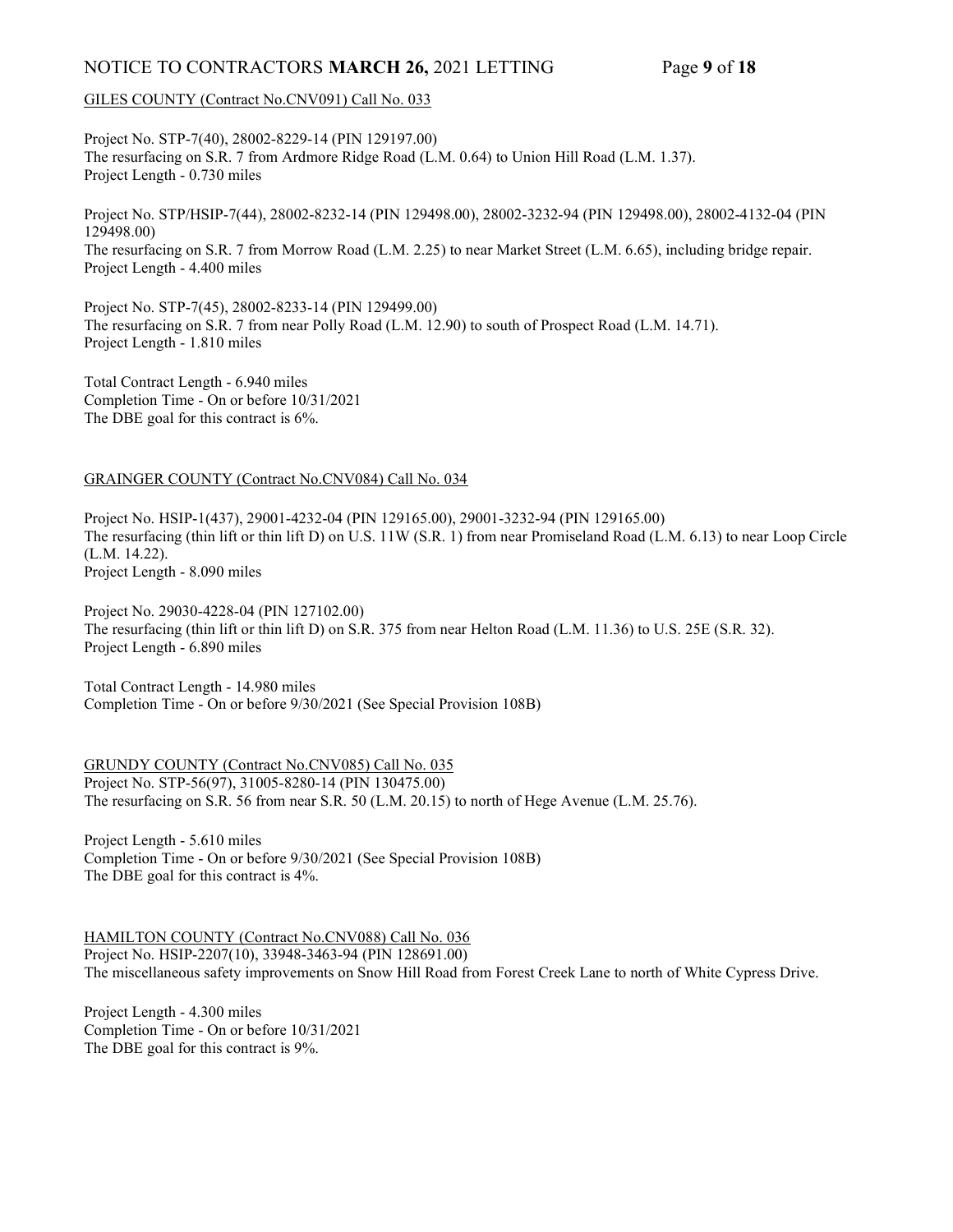# NOTICE TO CONTRACTORS MARCH 26, 2021 LETTING Page 10 of 18

### HAMILTON COUNTY (Contract No.CNV087) Call No. 037

Project No. STP/HSIP-312(18), 33053-8223-14 (PIN 129672.00), 33053-3223-94 (PIN 129672.00) The resurfacing on S.R. 312 from south of Henry Road (L.M. 6.85) to west of S.R. 58 (L.M. 14.16).

Project Length - 7.310 miles Completion Time - On or before 9/30/2021 The DBE goal for this contract is 6.5%.

HARDIN COUNTY (Contract No.CNV089) Call No. 038 Project No. 36009-4205-04 (PIN 130292.00), HSIP-104(45), 36009-3205-94 (PIN 130292.00) The resurfacing with bituminous seal coat on S.R. 104 from the Henderson County line (L.M. 0.00) to S.R. 69 (L.M. 3.01).

Project Length - 3.010 miles Completion Time - On or before 9/30/2021 (See Special Provision 108B)

HAYWOOD COUNTY (Contract No.CNV097) Call No. 039

Project No. STP/HSIP-87(10), 38009-8210-14 (PIN 130276.00), 38009-3210-94 (PIN 130276.00) The resurfacing with bituminous seal coat on S.R. 87 from the Lauderdale County line (L.M. 0.00) to Allen Cox Road (L.M. 3.30).

Project Length - 3.300 miles Completion Time - On or before 9/30/2021 (See Special Provision 108B)

### HENRY COUNTY (Contract No.CNV137) Call No. 040

Project No. HSIP-69(104), 40008-4230-04 (PIN 127389.00), 40008-3230-94 (PIN 127389.00) The resurfacing on S.R. 69 from near Flatwoods Lane (L.M. 17.27) to the Kentucky State line (L.M. 31.37). Project Length - 14.100 miles

Project No. NH/HSIP-356(10), 40356-8201-14 (PIN 127377.00), 40356-3201-94 (PIN 127377.00) The resurfacing on S.R. 356 from S.R. 54 (L.M. 0.00) to near U.S. 79 (S.R. 76) (L.M. 0.92). Project Length - 0.920 miles

Total Contract Length - 15.020 miles Completion Time - On or before 10/31/2021 (See Special Provision 108B) The DBE goal for this contract is 6%.

JACKSON COUNTY (Contract No.CNV121) Call No. 041

Project No. STP/HSIP-56(95), 44004-8242-14 (PIN 130478.00), 44004-3242-94 (PIN 130478.00) The resurfacing (scrub seal) on S.R. 56 from north of Riley Creek Road (L.M. 17.15) to the Macon County line (L.M. 27.34).

Project Length - 10.190 miles Completion Time - On or before 9/30/2021 (See Special Provision 108B) The DBE goal for this contract is 4%.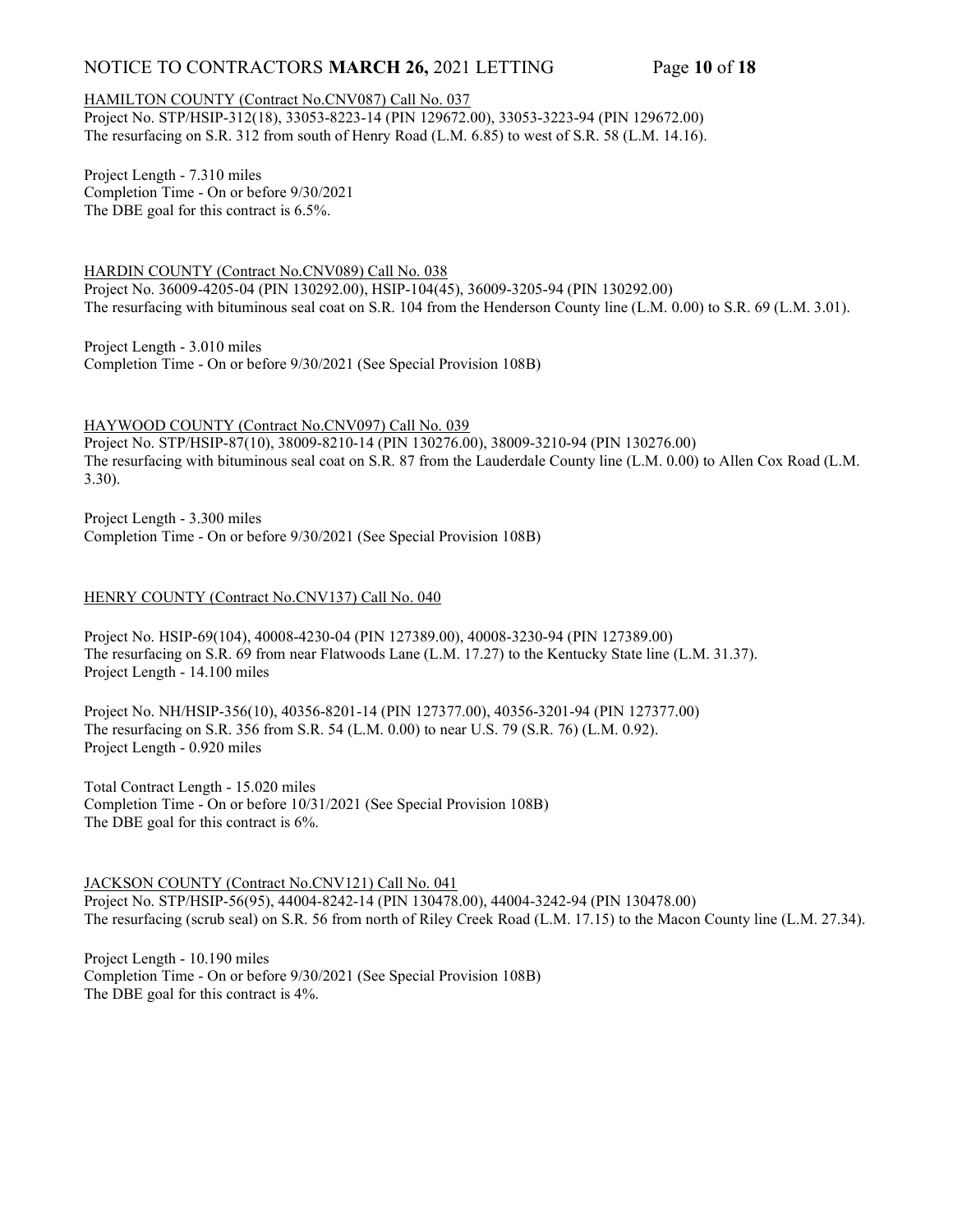# NOTICE TO CONTRACTORS MARCH 26, 2021 LETTING Page 11 of 18

#### KNOX COUNTY (Contract No.CNV061) Call No. 042

Project No. HSIP-I-640-7(171), 47008-3154-94 (PIN 119733.00) The grading, drainage, signals and paving on I-640 at the westbound exit ramp at Millertown Pike (Exit 8). Project Length - 0.274 miles

Project No. HSIP-I-640-7(172), 47008-3155-94 (PIN 121619.00) The grading, drainage, signals and paving on I-640 at the EB on/off ramps at Washington Pike, and the WB on ramp at Millertown Pike (Exit 8). Project Length - 0.629 miles

Total Contract Length - 0.903 miles Completion Time - On or before 5/31/2022 (See Special Provision 108B) The DBE goal for this contract is 8.5%.

#### KNOX COUNTY (Contract No.CNV092) Call No. 043

Project No. NH/HSIP-33(135), 47016-8225-14 (PIN 130380.00), 47016-3225-94 (PIN 130380.00) The resurfacing on U.S. 441 (S.R. 33) from near West Hill Avenue (L.M. 7.02) to near West Main Avenue (L.M. 7.09). Project Length - 0.070 miles

Project No. NH/HSIP-71(45), 47024-8240-14 (PIN 129131.00), 47024-3240-94 (PIN 129131.00) The resurfacing on U.S. 441 (S.R. 71) from near Nixon Road (L.M. 3.93) to U.S. 441 (S.R. 33) (L.M. 8.13). Project Length - 4.200 miles

Total Contract Length - 4.270 miles Completion Time - On or before 9/30/2021 (See Special Provision 108B) The DBE goal for this contract is 6.5%.

#### KNOX COUNTY (Contract No.CNV133) Call No. 044

Project No. NH-I-40-7(181), 47002-8170-44 (PIN 130174.00), 47002-4170-04 (PIN 130174.00) The resurfacing on I-40 from the Loudon County line (L.M. 0.00) to near Campbell Station Road (L.M. 3.99), including bridge repair. Project Length - 3.990 miles

Project No. NH-I-40-7(182), 47002-8171-44 (PIN 129684.00) The resurfacing on I-40 from near Campbell Station Road (L.M. 3.99) to near S.R. 131 (L.M. 5.49). Project Length - 1.500 miles

Project No. NH-I-75-3(191), 47006-8169-44 (PIN 130157.00), 47006-4169-04 (PIN 130157.00) The resurfacing on I-75 from near I-40 (L.M. 0.00) to near I-275 (L.M. 3.60), including bridge repair. Project Length - 3.600 miles

Total Contract Length - 9.090 miles Completion Time - On or before 11/30/2021 (See Special Provision 108B) The DBE goal for this contract is 8%.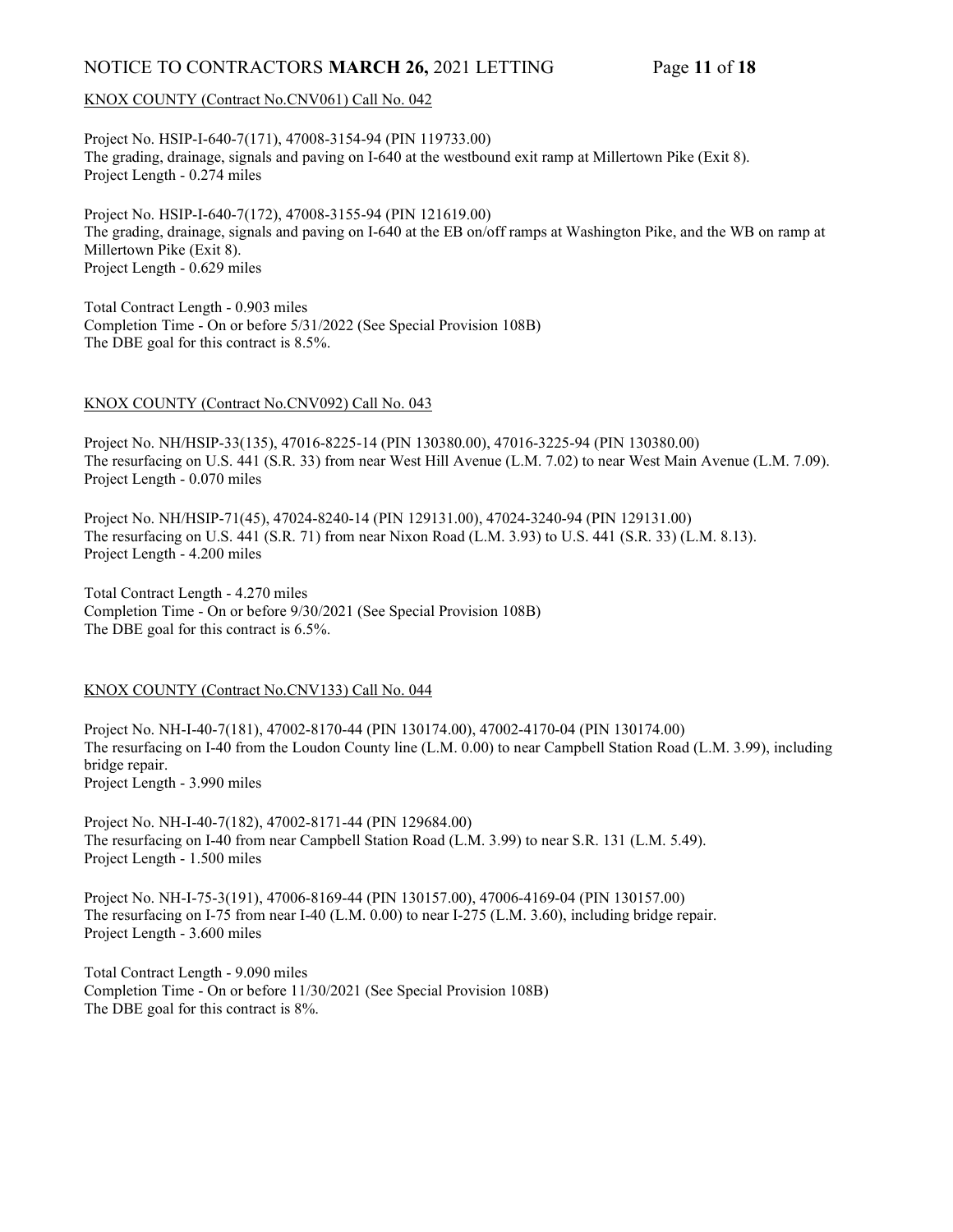# NOTICE TO CONTRACTORS MARCH 26, 2021 LETTING Page 12 of 18

### LAUDERDALE COUNTY (Contract No.CNV090) Call No. 045

Project No. HRRR/HSIP-4900(67), 49946-3410-94 (PIN 128718.00) The miscellaneous safety improvements including resurfacing on Chipman Road from south of U.S. 51 (S.R. 3, Jere B. Ford Highway) to Central-Curve Road.

Project Length - 1.580 miles Completion Time - On or before 10/31/2021 The DBE goal for this contract is 3%.

LOUDON COUNTY (Contract No.CNV070) Call No. 046 Project No. NH/HSIP-73(75), 53012-8236-14 (PIN 127111.00), 53012-4236-04 (PIN 127111.00), 53012-3236-94 (PIN 127111.00) The resurfacing (thin lift or thin lift D) on U.S. 321 (S.R. 73) from near I-40 (L.M. 0.00) to near Simpson Street (L.M. 6.00), including bridge repair.

Project Length - 6.000 miles Completion Time - On or before 9/30/2021 (See Special Provision 108B) The DBE goal for this contract is 6%.

LOUDON COUNTY (Contract No.CNV064) Call No. 047 Project No. PHSIP-1247(2), 53945-3483-94 (PIN 120048.00) The miscellaneous safety improvements at the intersection of Kingston Street and Town Creek Road, including grading, drainage and paving.

Project Length - 0.155 miles Completion Time - On or before 9/30/2021 The DBE goal for this contract is 7.5%.

### MADISON COUNTY (Contract No.CNV138) Call No. 048

Project No. STP/HSIP-1(427), 57005-8216-14 (PIN 127378.00), 57005-4216-04 (PIN 127378.00), 57005-3216-94 (PIN 127378.00) The resurfacing with cold in-place recycling (CIR) on U.S. 70 (S.R. 1) from near Key Senter Road (L.M. 26.90) to the Carroll County line (L.M. 32.06), including bridge repair. Project Length - 5.160 miles

Project No. NH-5(117), 57008-8239-14 (PIN 127341.01), 57008-4239-04 (PIN 127341.01) The resurfacing on U.S. 45 (S.R. 5) from L.M. 21.58 to L.M. 21.72, including bridge repair. Project Length - 0.140 miles

Total Contract Length - 5.300 miles Completion Time - On or before 9/30/2021 The DBE goal for this contract is 4.5%.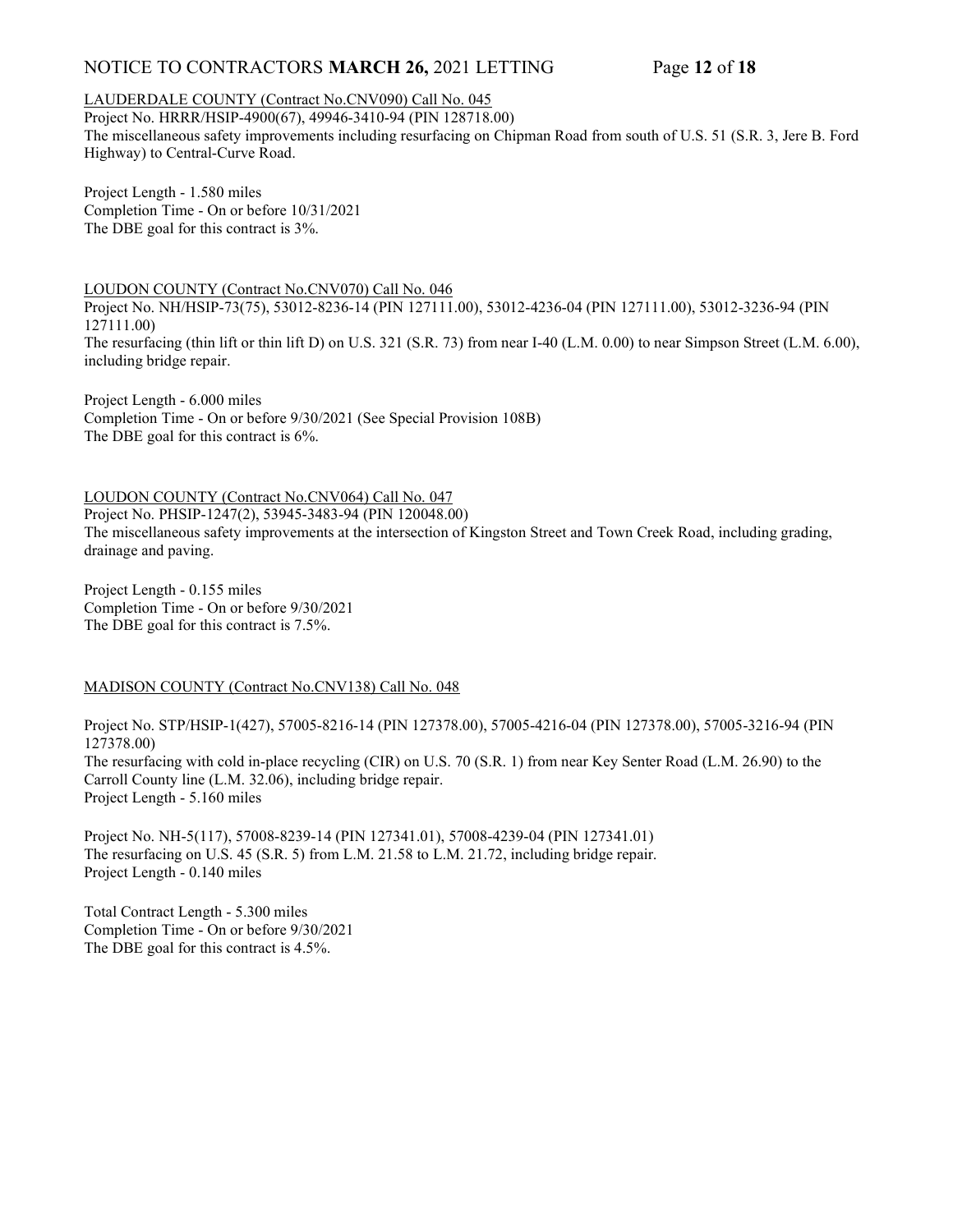# NOTICE TO CONTRACTORS MARCH 26, 2021 LETTING Page 13 of 18

### MCMINN COUNTY (Contract No.CNV093) Call No. 049

Project No. HSIP-39(16), 54003-3219-94 (PIN 127826.00) The miscellaneous safety improvements on S.R. 39 (Riceville–Decatur–Etowah Road) from south of CR-708 to CR-705. Project Length - 1.780 miles

Project No. HSIP-163(9), 54023-3222-94 (PIN 128207.00) The miscellaneous safety improvements on S.R. 163 from west of CR-737 to east of CR-758. Project Length - 1.600 miles

Total Contract Length - 3.380 miles Completion Time - On or before 9/30/2021

MONROE COUNTY (Contract No.CNV094) Call No. 050 Project No. 62080-4207-04 (PIN 130001.00) The repair of the bridge on S.R. 72 over Bat Creek (L.M. 8.78).

Project Length - 0.000 miles Completion Time - On or before 11/30/2021

PERRY COUNTY (Contract No.CNV095) Call No. 051

Project No. STP/HSIP-438(9), 68004-8234-14 (PIN 129477.00), 68004-3234-94 (PIN 129477.00), 68004-4234-04 (PIN 129477.00)

The resurfacing on S.R. 438 from S.R. 13 (L.M. 20.26) to the Hickman County line (L.M. 25.15), including bridge repair.

Project Length - 4.890 miles Completion Time - On or before 9/30/2021 The DBE goal for this contract is 6%.

POLK COUNTY (Contract No.CNV096) Call No. 052 Project No. BRZ-7000(28), 70945-3491-94 (PIN 117922.00) The construction of a rolled steel girder bridge on Columbus Road over the CSX Railroad (L.M. 1.13), including grading, drainage and paving.

Project Length - 0.103 miles Completion Time - On or before 6/30/2022 The DBE goal for this contract is 9%.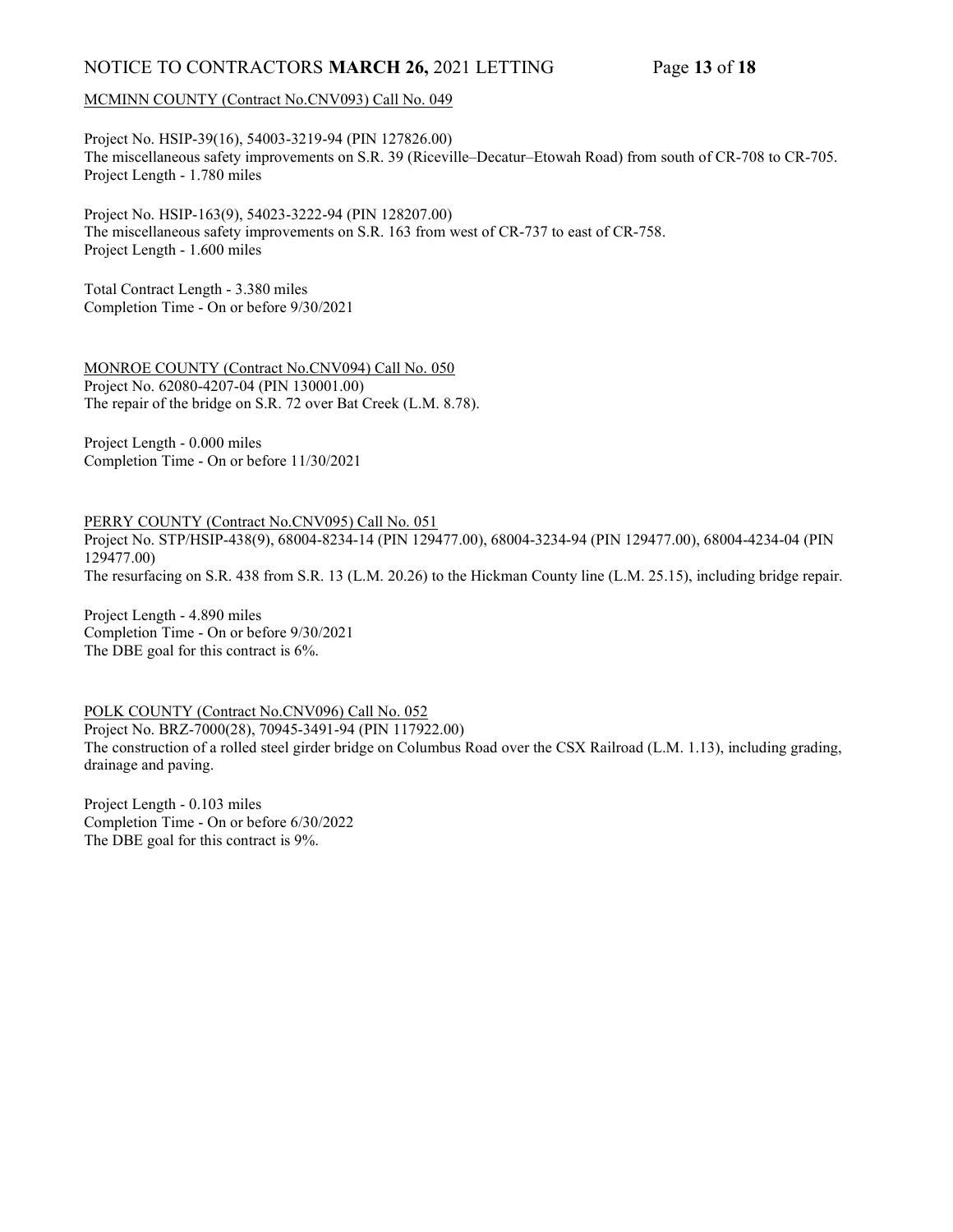# NOTICE TO CONTRACTORS MARCH 26, 2021 LETTING Page 14 of 18

#### PUTNAM AND WHITE COUNTIES (Contract No.CNV122) Call No. 053

Project No. NH-111(120), 71004-8232-14 (PIN 129599.00) The resurfacing (microsurfacing) on S.R. 111 from the White County line (L.M. 0.00) to north of S.R. 136 (L.M. 2.03). Project Length - 2.030 miles

Project No. NH-111(119), 93003-8236-14 (PIN 129598.00), 93003-4236-04 (PIN 129598.00) The resurfacing (microsurfacing) on S.R. 111 from south of Overpass Road (L.M. 13.52) to the Putnam County line (L.M. 18.72), including bridge repair. Project Length - 5.200 miles

Total Contract Length - 7.230 miles Completion Time - On or before 9/30/2021 (See Special Provision 108B) The DBE goal for this contract is 4%.

#### PUTNAM AND WHITE COUNTIES (Contract No.CNV106) Call No. 054

Project No. STP/HSIP-135(31), 71064-8216-14 (PIN 129596.00), 71064-3216-94 (PIN 129596.00), 71064-4216-04 (PIN 129596.00)

The resurfacing (microsurface or thin lift overlay) on S.R. 135 from the White County line (L.M. 0.00) to west of Grider Road (L.M. 7.38), including bridge repair.

Project Length - 7.380 miles

Project No. STP/HSIP-136(26), 93007-8206-14 (PIN 129597.00), 93007-3206-94 (PIN 129597.00) The resurfacing (microsurface or thin lift overlay) on S.R. 136 from near S.R. 135 (L.M. 15.74) to S.R. 111 (L.M. 19.88). Project Length - 4.140 miles

Project No. STP/HSIP-135(30), 93016-8209-14 (PIN 129595.00), 93016-3209-94 (PIN 129595.00) The resurfacing (microsurface or thin lift overlay) on S.R. 135 from S.R. 136 (L.M. 5.63) to the Putnam County line (L.M. 8.95). Project Length - 3.320 miles

Total Contract Length - 14.840 miles Completion Time - On or before 9/30/2021 The DBE goal for this contract is 4%.

RHEA COUNTY (Contract No.CNV099) Call No. 055 Project No. STP/HSIP-302(9), 72017-8216-14 (PIN 129625.00), 72017-3216-94 (PIN 129625.00) The resurfacing on S.R. 302 from S.R. 68 (L.M. 8.87) to near U.S. 27 (S.R. 29) (L.M. 12.20).

Project Length - 3.330 miles Completion Time - On or before 9/30/2021 (See Special Provision 108B) The DBE goal for this contract is 7%.

ROANE COUNTY (Contract No.CNV131) Call No. 056 Project No. 73999-3612-04 (PIN 113042.00) The construction of a TDOT maintenance building at 1951 S Roane Street in Harriman.

Project Length - 0.000 miles Completion Time - On or before 4/30/2022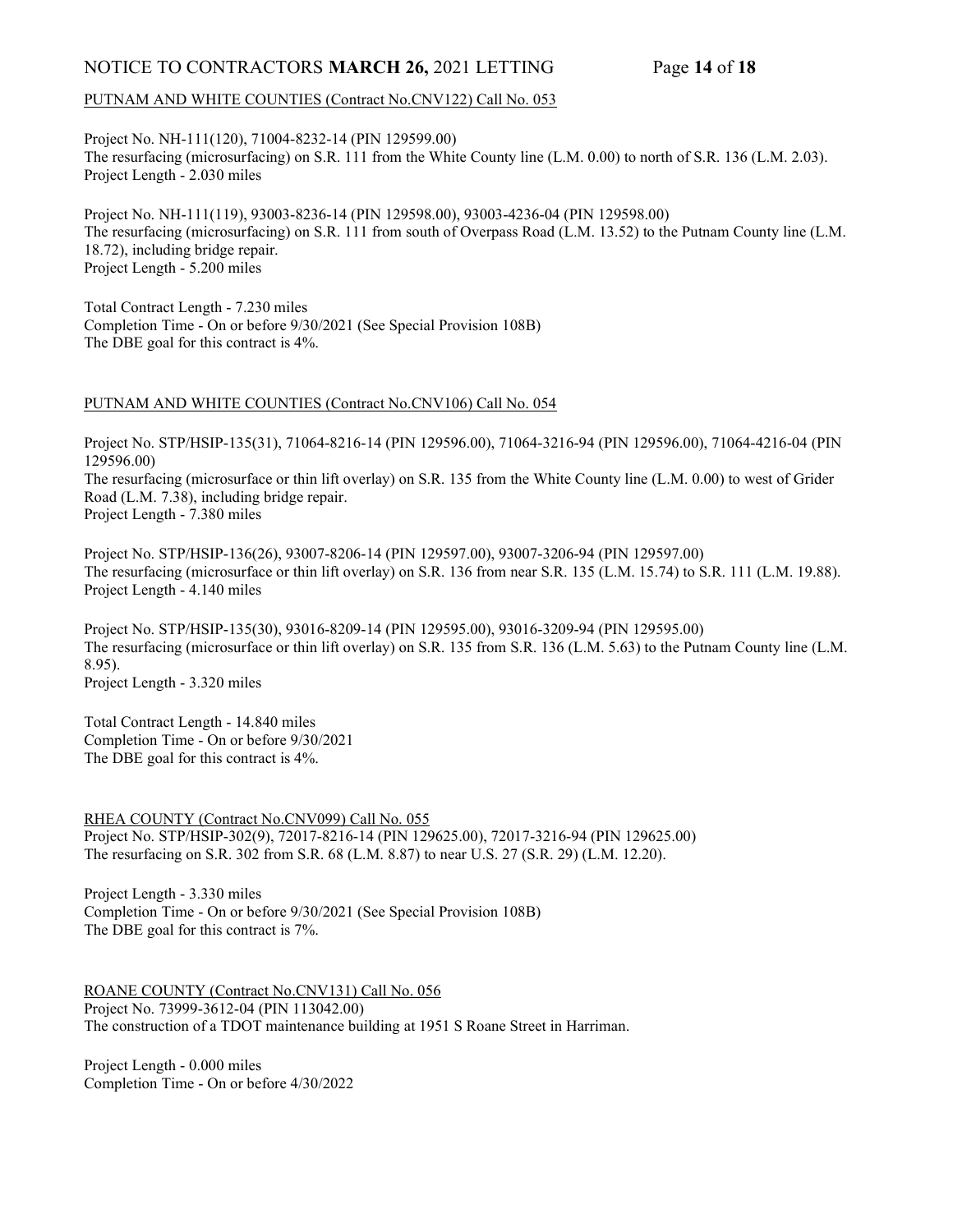# NOTICE TO CONTRACTORS MARCH 26, 2021 LETTING Page 15 of 18

### RUTHERFORD COUNTY (Contract No.CNV128) Call No. 057

Project No. STP/HSIP-96(61), 75011-8244-14 (PIN 129484.00), 75011-3244-94 (PIN 129484.00) The resurfacing on S.R. 96 from S.R. 266 (L.M. 20.51) to the Cannon County line (L.M. 27.27). Project Length - 6.760 miles

Project No. STP/HSIP-266(34), 75022-8207-14 (PIN 129483.00), 75022-3207-94 (PIN 129483.00) The resurfacing on S.R. 266 from S.R. 96 (L.M. 18.67) to the Wilson County line (L.M. 21.69). Project Length - 3.020 miles

Total Contract Length - 9.780 miles Completion Time - On or before 9/30/2021 The DBE goal for this contract is 7.5%.

### SHELBY COUNTY (Contract No.CNV108) Call No. 058

Project No. HSIP-2823(5), 79961-3202-94 (PIN 111014.00) The miscellaneous safety improvements including grading, drainage and paving on New Allen Road and Old Allen Road at Hawkins Mill Road in Memphis.

Project Length - 0.160 miles Completion Time - On or before 9/30/2021 The DBE goal for this contract is 10.5%.

#### SHELBY COUNTY (Contract No.CNV102) Call No. 059

Project No. NH/HSIP-1(425), 79011-8273-14 (PIN 130274.00), 79011-3273-94 (PIN 130274.00) The resurfacing on U.S. 64 (U.S. 70, U.S. 79, S.R. 1) from near Tillman Street (L.M. 7.79) to near I-40 (L.M. 12.28). Project Length - 4.490 miles

Project No. NH/HSIP-1(426), 79011-8274-14 (PIN 130275.00), 79011-3274-94 (PIN 130275.00) The resurfacing on U.S. 70 (U.S. 79, S.R. 1) from U.S. 64 (S.R. 15) (L.M. 16.80) to S.R. 177 (L.M. 20.05). Project Length - 3.250 miles

Total Contract Length - 7.740 miles Completion Time - On or before 11/15/2021 (See Special Provision 108B) The DBE goal for this contract is 8.5%.

SHELBY COUNTY (Contract No.CNV127) Call No. 060 Project No. NH/HSIP-3(160), 79017-8297-14 (PIN 130278.00), 79017-3297-94 (PIN 130278.00) The resurfacing on U.S. 51 (S.R. 3) from near Stage Avenue (L.M. 16.25) to near Millington Road (L.M. 19.20).

Project Length - 2.950 miles Completion Time - On or before 9/30/2021 (See Special Provision 108B) The DBE goal for this contract is 8%.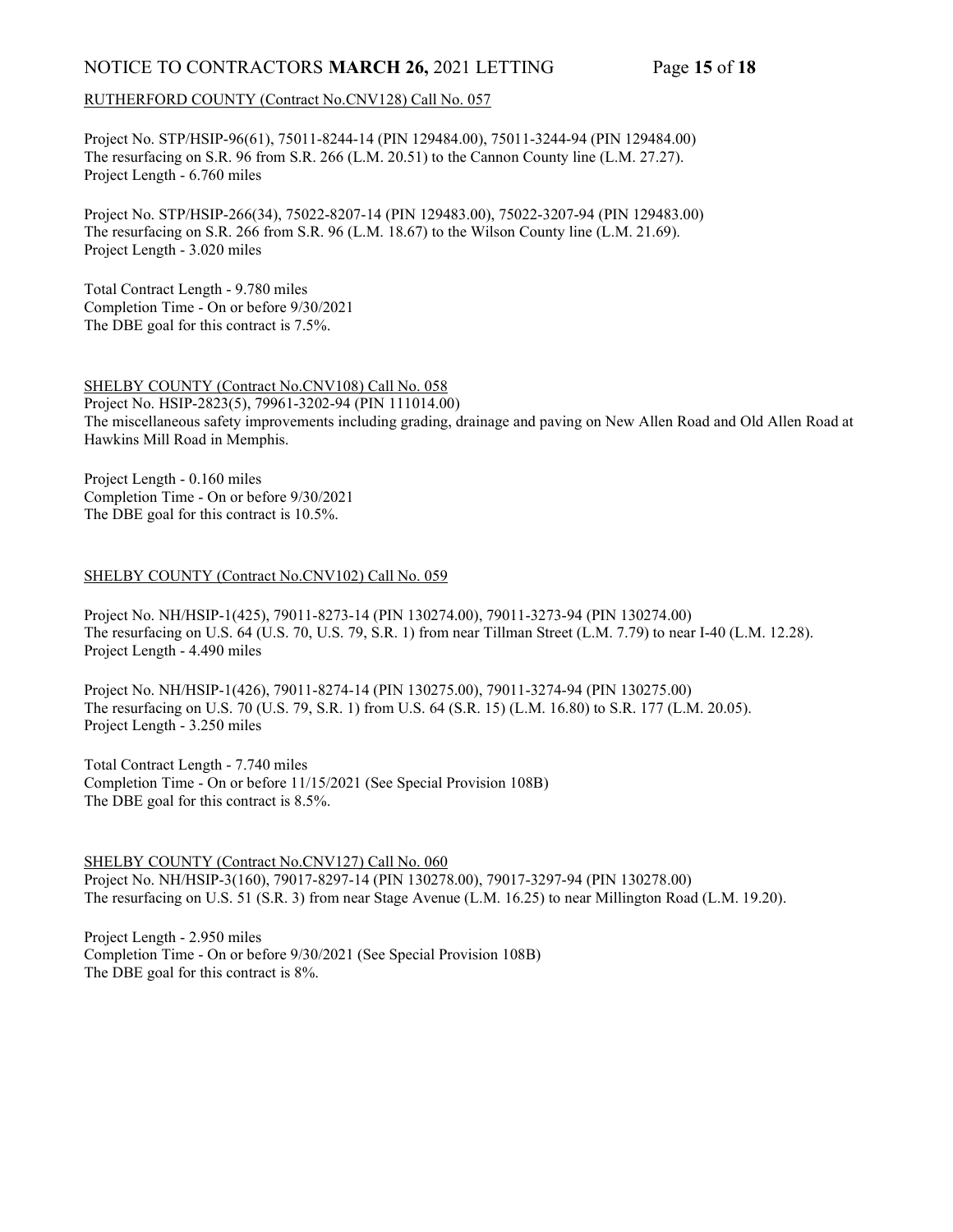# NOTICE TO CONTRACTORS MARCH 26, 2021 LETTING Page 16 of 18

### SHELBY COUNTY (Contract No.CNV132) Call No. 061

Project No. STP-EN-NH-86(10), 79029-3215-14 (PIN 126910.00) The construction of pedestrian facilities on U.S. 72 (S.R. 86) from Commerce Parkway (L.M. 1.22) to Bill Morris Parkway (S.R. 385) (L.M. 1.47).

Project Length - 0.227 miles Completion Time - On or before 8/31/2021

SHELBY COUNTY (Contract No.CNV103) Call No. 062 Project No. 79020-4250-04 (PIN 082811.01) The repair of the bridge on U.S. 78 (S.R. 4) over Nonconnah Creek (L.M. 7.18) in Memphis.

Project Length - 0.000 miles Completion Time - On or before 1/31/2022

SHELBY COUNTY (Contract No.CNV101) Call No. 063 Project No. 79947-4941-04 (PIN 125743.00) The repair of the bridge on Piersol Road over Branch (L.M. 2.51) in Meeman-Shelby Forest State Park.

Project Length - 0.000 miles Completion Time - On or before 10/31/2021 (See Special Provision 108B)

### SULLIVAN COUNTY (Contract No.CNV104) Call No. 064

Project No. STP/HSIP-34(125), 82005-8249-14 (PIN 127116.00), 82005-3249-94 (PIN 127116.00) The resurfacing (thin lift or thin lift D) on U.S. 421 (S.R. 34) from S.R. 394 (L.M. 20.04) to near the Holston River (L.M. 27.72). Project Length - 7.720 miles

Project No. STP/HSIP-435(7), 82101-8206-14 (PIN 129130.00), 82101-3206-94 (PIN 129130.00) The resurfacing (thin lift or thin lift D) on S.R. 435 from near S.R. 394 (L.M. 0.00) to near U.S. 421 (S.R. 34) (L.M. 4.12). Project Length - 4.120 miles

Total Contract Length - 11.840 miles Completion Time - On or before 9/30/2021 (See Special Provision 108B) The DBE goal for this contract is 5%.

### WARREN COUNTY (Contract No.CNV105) Call No. 065

Project No. STP/HSIP-8(60), 89005-8229-14 (PIN 127223.00), 89005-3229-94 (PIN 127223.00) The resurfacing on S.R. 8 from the Van Buren County line (L.M. 0.00) to north of Wildwood Road (L.M. 4.33).

Project Length - 4.330 miles Completion Time - On or before 9/30/2021 The DBE goal for this contract is 7%.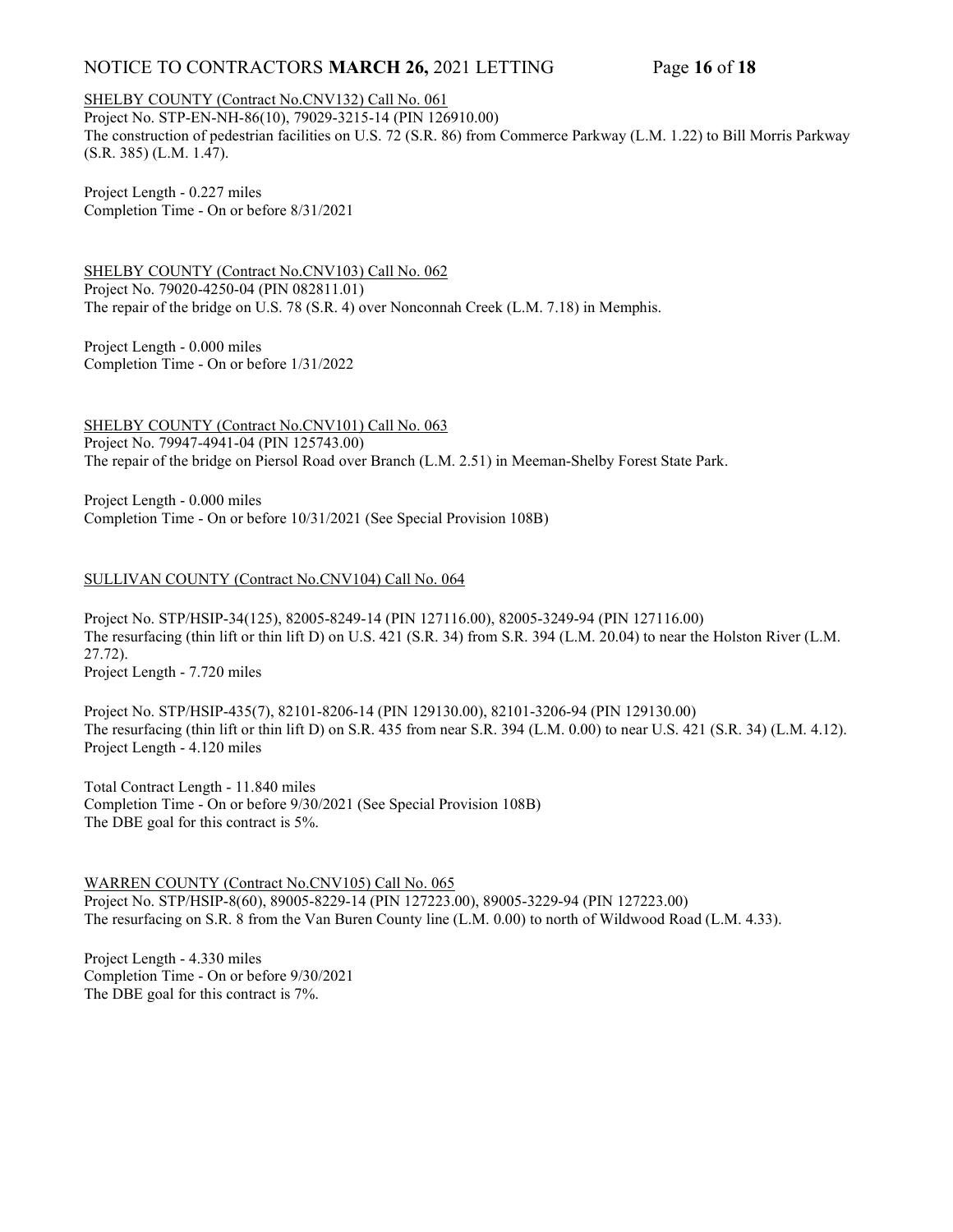# NOTICE TO CONTRACTORS MARCH 26, 2021 LETTING Page 17 of 18

WEAKLEY COUNTY (Contract No.CNV120) Call No. 066

Project No. STP/HSIP-89(23), 92007-8223-14 (PIN 127363.00), 92007-3223-94 (PIN 127363.00), 92007-4223-04 (PIN 127363.00)

The resurfacing with bituminous seal coat on S.R. 89 from north of S.R. 190 (L.M. 27.00) to the Kentucky State line (L.M. 34.26), including bridge repair.

Project Length - 7.260 miles Completion Time - On or before 9/30/2021 (See Special Provision 108B)

### WILLIAMSON COUNTY (Contract No.CNV107) Call No. 067

Project No. STP-NH/HSIP-6(148), 94003-8285-14 (PIN 129505.00), 94003-3285-94 (PIN 129505.00) The resurfacing on U.S. 31 (S.R. 6) from I-840 (L.M. 5.09) to near S.R. 397 (Mack Hatcher Parkway) (L.M. 10.00). Project Length - 4.910 miles

Project No. STP/HSIP-246(6), 94029-8212-14 (PIN 129494.00), 94029-3212-94 (PIN 129494.00) The resurfacing on S.R. 246 from near Forrest Street (L.M. 12.97) to U.S. 431 (S.R. 106) (L.M. 13.76). Project Length - 0.790 miles

Total Contract Length - 5.700 miles Completion Time - On or before 10/31/2021 (See Special Provision 108B) The DBE goal for this contract is 8%.

WILLIAMSON COUNTY (Contract No.CNV073) Call No. 068 Project No. 94001-4121-04 (PIN 131071.00) The repair of the bridges on I-40 over County Line Road (L.M. 0.02).

Project Length - 0.000 miles Completion Time - On or before 7/31/2021 (See Special Provision 108B)